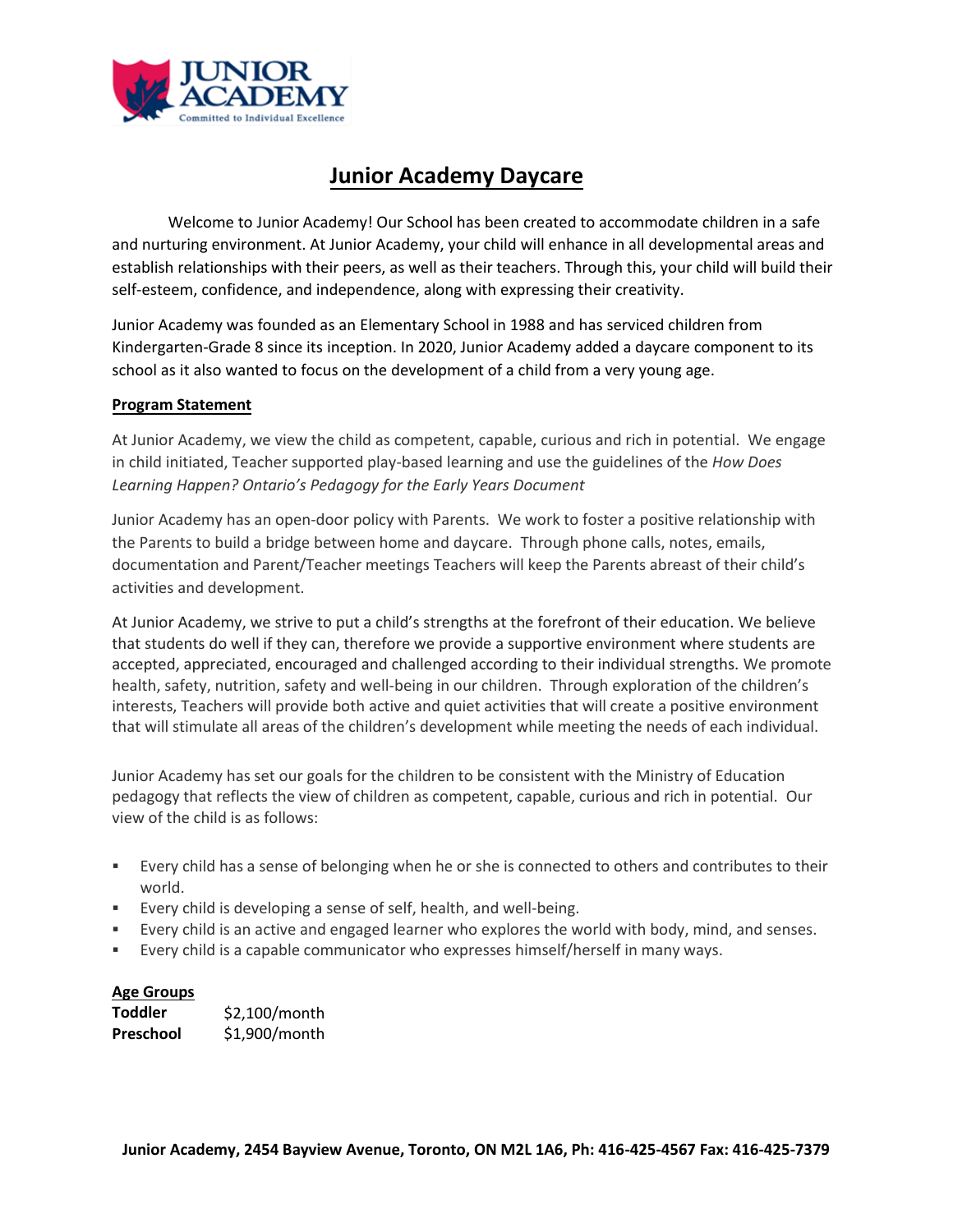

# **Registration Policy**

Once a spot becomes available with a start date guaranteed, and you chose to accept, you are required to submit a \$300.00 registration fee (non-refundable). Along with the registration payment, a cheque as first payment is required within 24 hours of accepting the spot. The first payment is submitted as the total, for one month of care, and must be dated for one month prior to your start date. Eg. The secured start date is September 2019, your cheque is to be dated for August 2019. An enrolment form, which is required to be completed, will be emailed to you.

For enrolment that is short term and no longer than three months, for example only summer care, there will be no Registration Fee. Families that choose to be placed on the waitlist after their short-term enrolment, will be required to comply with the registration policy, and pay the Registration Fee, when space becomes available.

In the case that you request to adjust your start date a consecutive time, you will forfeit your placement in the program but will have the option of being placed on the waitlist again. Junior Academy will make every effort to accommodate every family's needs as children currently enrolled and attending, along with siblings registered to enroll and attend are priority.

Method of payment is Automatic Debit Withdrawals, Cheque, Visa or MasterCard (3% fee applies), or Cash on the 1st of each month. Should you choose pre-authorized debits, you will be provided with an Agreement to read and sign and provide the office with a void cheque or authorized banking information.

NSF charge is \$50 for each occurrence.

Please note; there is no reduction in fees for children who are absent due to illness or personal missed days. Monthly fees are consistent regardless of how many days the daycare operates.

#### **Waitlist Policy**

A waitlist will be formed when the centre reaches full capacity of enrolment.

Children will be accepted into the program on a first come first served basis when spots become available in the required age group. Priority is established by the date of the tour/application, however siblings of children currently enrolled in our program will be given priority status.

In order to have your child added to our waiting list, parent and child must first have a tour of the centre to ensure the centre is a 'good fit' for the family. There is no fee to have your child placed on our waiting list.

When a space becomes available, the family at the top of the waitlist, with a child of the required age, will be contacted and invited to accept a child-care spot. If the family accepts the offer, we move to the next step. If the family, for any reason, declines the spot then we will offer the spot to the next family on the list. Any family that declines a spot will remain on the list in the same sequence unless they request to be removed from the waiting list.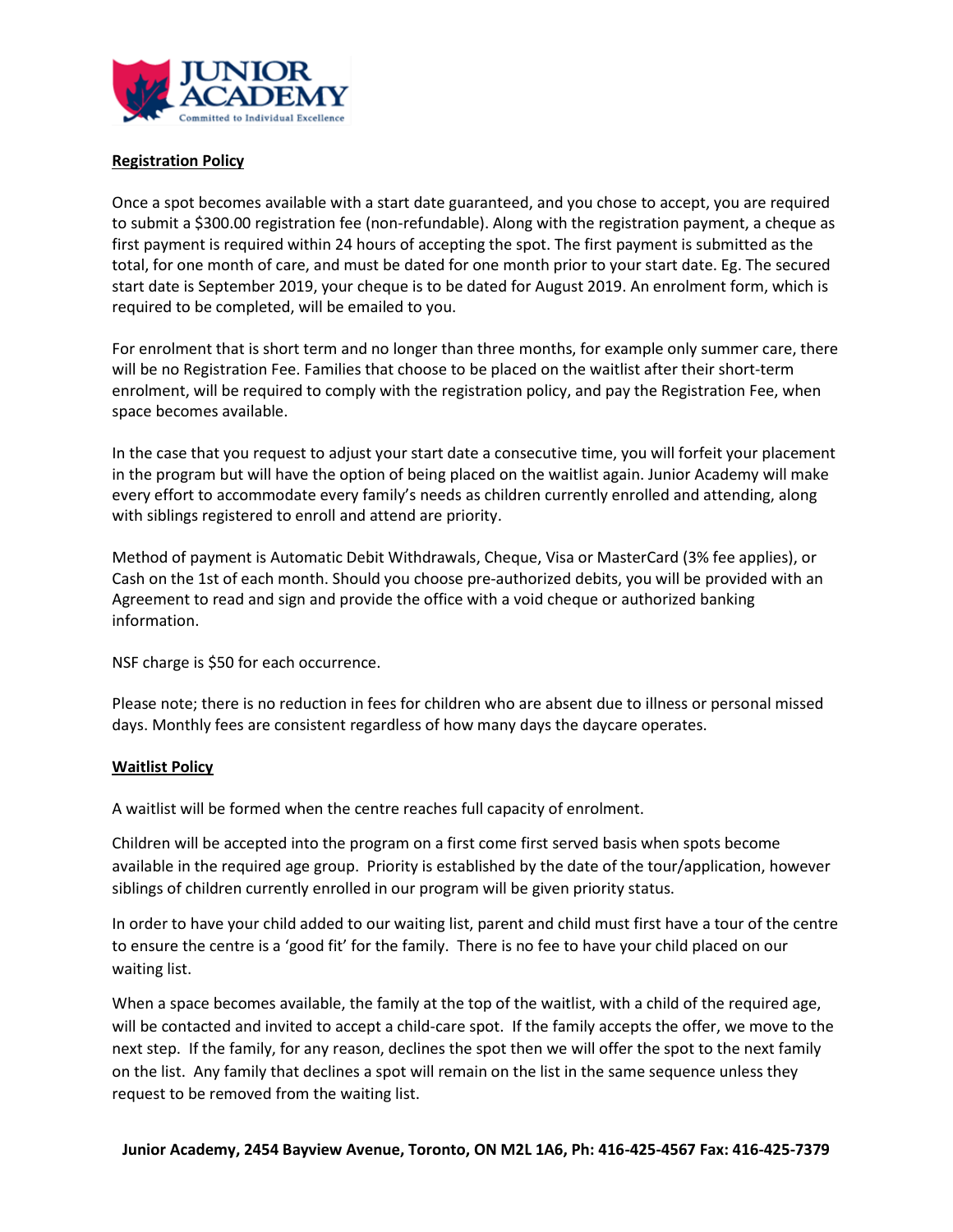

When a family accepts an offered spot, we will arrange a 'half day visit' for their child. This visit takes place shortly before the child's start date in order to have parents and child meet the staff, ask questions, receive necessary forms, learn what supplies they need to bring the first day and to observe the classroom routines. There is no charge for this visit.

The placement of your child on the waitlist is available to prospective families, however the Junior Academy will still maintain the privacy and confidentiality of the children on the wait list. Parents are welcome to call the office for an update of their child's status on the waiting list at any time.

# **Discharge Policy**

We understand that every child may not be suited to Junior Academy's Daycare. Any issues brought to our attention by a staff member, parents/guardians, or by your child will be addressed immediately and a meeting will be scheduled. The meeting will involve the owner and/or Director, necessary staff, and the parents/guardians. The concern(s) will be clearly noted and discussed throughout the meeting. Some examples may include: failure to adhere to our centre's policies, late payment, behavioural problems etc. Potential solutions will be determined in a non-judgmental manner. A plan will be designed to solve the issue(s) and a second meeting will be arranged to reassess the situation after a week has passed. If the issue(s) is still not resolved to the satisfaction of everyone involved, a 1 week written notice of termination of services will be issued.

#### **Withdrawal of Services**

We ask that you give Junior Academy 30 days written notice prior to withdrawing your child from our care. Even if your child does not attend Junior Academy during that time, payment is still required.

#### **Hours of Operation**

Junior Academy operates all year round; Monday-Friday from 7:45am-5:30pm. We are closed on all statutory holidays and few regular days in December. We close from December  $23<sup>rd</sup>$ -January  $1<sup>st</sup>$  for the holidays.

Junior Academy's Monthly fees are consistent regardless of how many days it operates. **There is not a reduction in fees in December.**

Below are a list of the days Junior Academy Daycare are closed:

| New Year's Day                  | Simcoe Day (Including Friday)   |
|---------------------------------|---------------------------------|
| Family Day (Including Friday)   | Labour Day (including Friday)   |
| Good Friday                     | Thanksgiving (Including Friday) |
| Easter Monday                   | Christmas Eve                   |
| Victoria Day (Including Friday) | Christmas Day                   |
| Canada Day (Including Friday)   | <b>Boxing Day</b>               |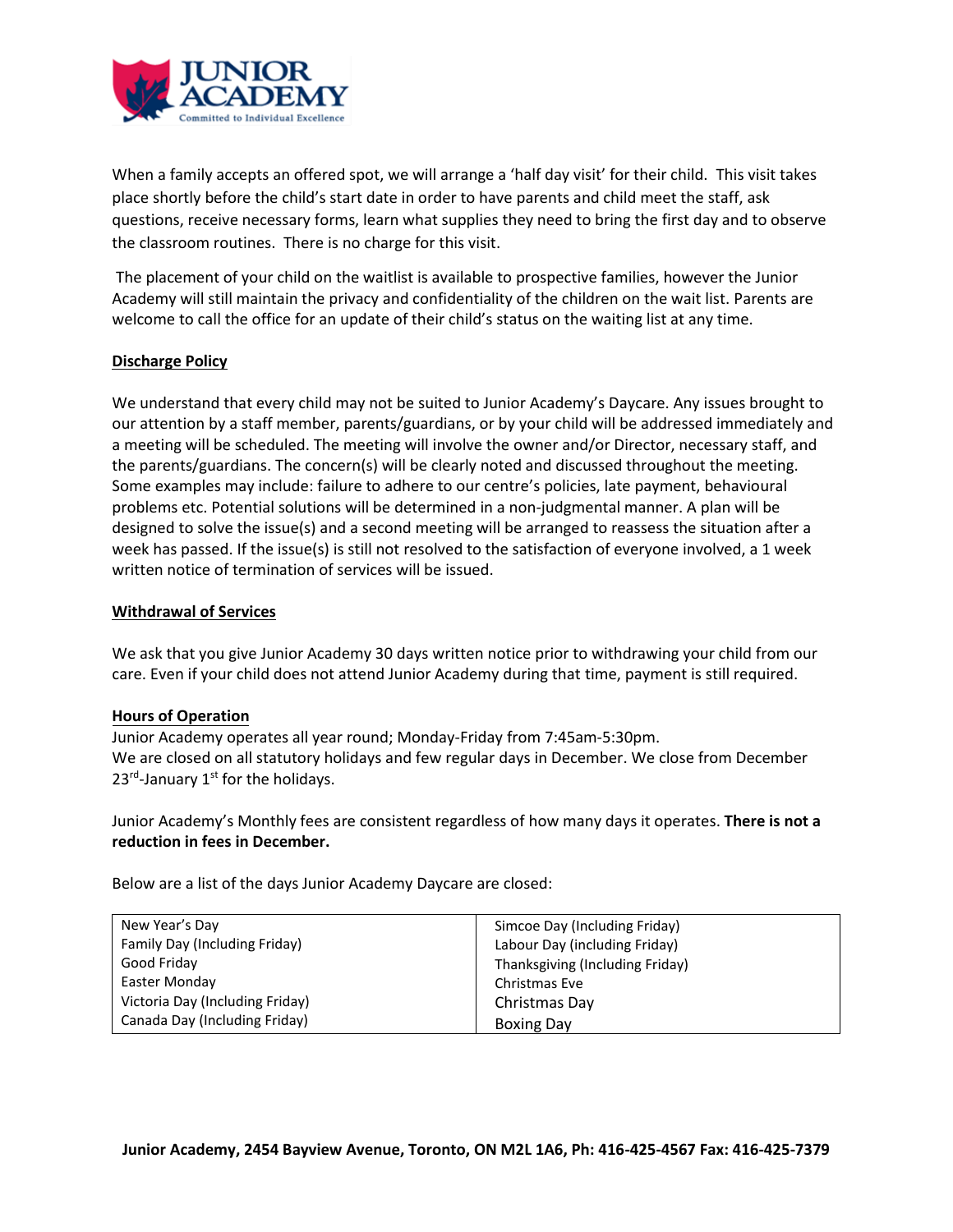

# **Off Site Activities**

At Junior Academy we do not engage in any off site activities. All activities and programs happen on the premises.

# **Meals & Snacks**

Junior Academy has partnered with Real Food For Real Kids. Their meals and snacks are nutritious and kid friendly. For more information please visit them at [www.rfrk.com.](http://www.rfrk.com/)

# **Sick Policy**

If your child will be absent, please notify the Junior Academy at 416-425-4567 or in Edsby.

A rule of thumb – if your child is unable to participate in ALL daily activities; indoor/outdoor a home day is required. Please respect the fact that illness is easily spread. We do our part by maintaining a centre that is disinfected daily, along with implementing proper hand washing with all children and staff.

Your child CANNOT attend if they have: Fever 38C/100F diarrhea vomiting yellow or green mucus/phlegm goopy discharge from eye undiagnosed skin rashes or infections itchy scalp or white particles in hair - head lice lethargic behaviour headache or stiff neck any infectious disease

If your child becomes ill while at Junior Academy, a parent/guardian will be notified and will be required to pick up your child, within one hour, to provide the necessary medical care.

Your child can return to daycare when they are: 24hour fever free (without fever reducing medication) 24hour vomit free 24hour diarrhea free Infection has been ruled out by a physician; a doctor's note MUST be provided.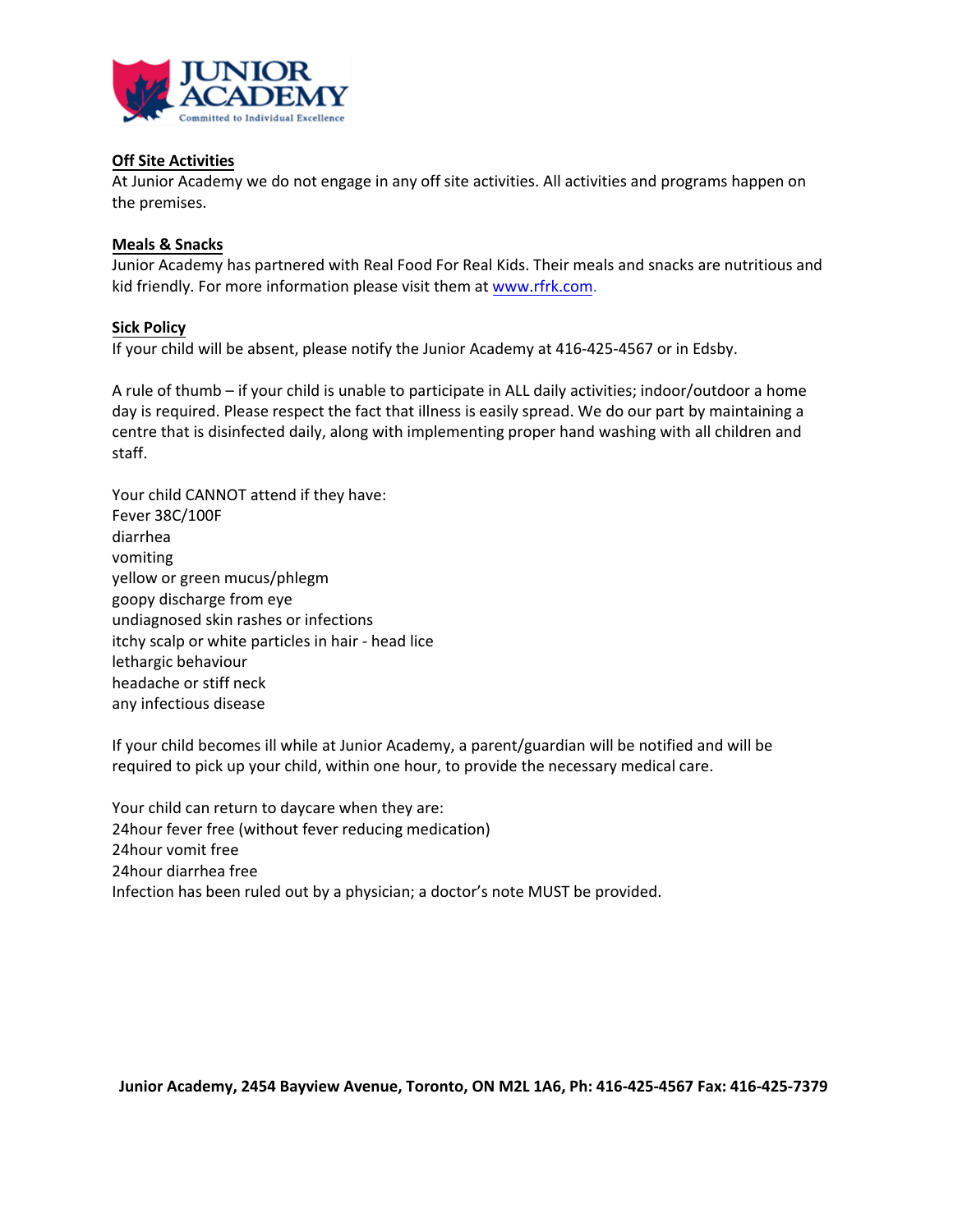

# **First-Day Checklist**

We want your child to be prepared for their first day of Daycare, so we recommend bringing the following on their first day of school, as well as an ongoing basis as required:

- Backpack
- Nut-free snacks
- Spill proof water bottle
- Extra set of clothing and socks
- Extra underwear
- Diapers, wipes, and cream
- Indoor shoes
- Comfort item
- Sunscreen
- Any necessary medication
- Reusable Lunch Tray and 2 reusable cups

#### **Supervision of Students and Volunteers**

Junior Academy welcomes both placement students and volunteers into the various programs offered in our child care program. We believe it is a valuable part in gaining experience in a child care environment. Volunteers and students also play an important role in supporting staff in the daily operation of child care programs.

This policy will provide supervising staff, students and volunteers with a clear understanding of their roles and responsibilities.

All students and volunteers will always be supervised by an employee and never permitted to be alone with any child or group of children who receive child care.

#### **Parent Issues and Concerns Policy**

#### **Purpose**

The purpose of this policy is to provide a transparent process for parents/guardians, the child care licensee and staff to use when parents/guardians bring forward issues/concerns.

#### **Definitions**

*Licensee*: The individual or agency licensed by the Ministry of Education responsible for the operation and management of each child care centre it operates (i.e. the operator).

*Staff*: Individual employed by the licensee (e.g. program room staff).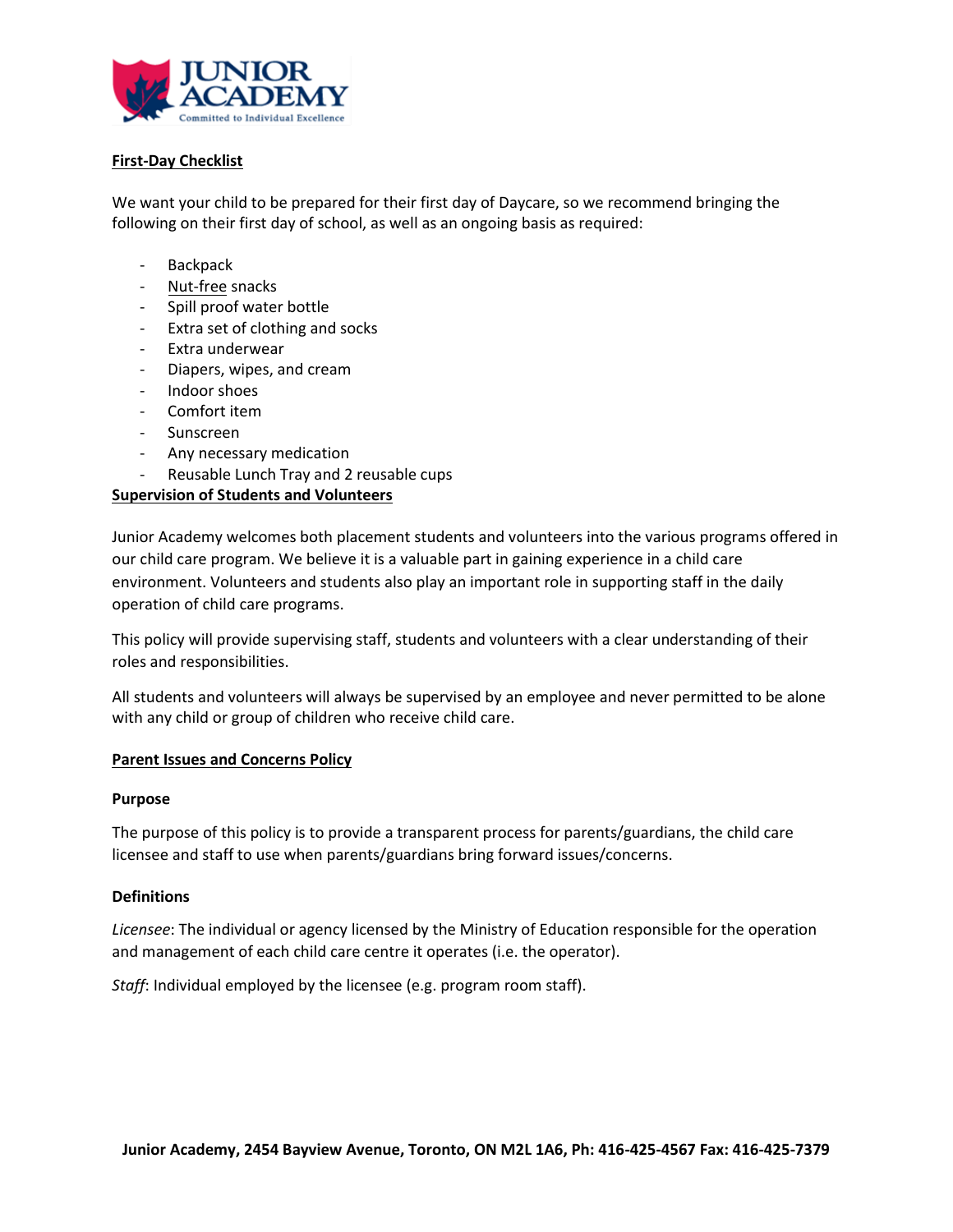

# **General Policy**

Parents/guardians are encouraged to take an active role in our child care centre and regularly discuss what their child(ren) are experiencing with our program. As supported by our program statement, we support positive and responsive interactions among the children, parents/guardians, child care providers and staff, and foster the engagement of and ongoing communication with parents/guardians about the program and their children. Our staff are available to engage parents/guardians in conversations and support a positive experience during every interaction.

All issues and concerns raised by parents/guardians are taken seriously by Junior Academy and will be addressed. Every effort will be made to address and resolve issues and concerns to the satisfaction of all parties and as quickly as possible.

Issues/concerns may be brought forward verbally or in writing. Responses and outcomes will be provided verbally, or in writing upon request. The level of detail provided to the parent/guardian will respect and maintain the confidentiality of all parties involved.

An initial response to an issue or concern will be provided to parents/guardians within 3 business day(s). The person who raised the issue/concern will be kept informed throughout the resolution process.

Investigations of issues and concerns will be fair, impartial and respectful to parties involved.

# **Confidentiality Policy**

Every issue and concern will be treated confidentially and every effort will be made to protect the privacy of parents/guardians, children, staff, students and volunteers, except when information must be disclosed for legal reasons (e.g. to the Ministry of Education, College of Early Childhood Educators, law enforcement authorities or a Children's Aid Society).

# **Conduct Policy**

Our centre maintains high standards for positive interaction, communication and role-modeling for children. Harassment and discrimination will therefore not be tolerated from any party.

If at any point a parent/guardian, provider or staff feels uncomfortable, threatened, abused or belittled, they may immediately end the conversation and report the situation to the supervisor and/or licensee.

# **Concerns about the Suspected Abuse or Neglect of a child**

Everyone, including members of the public and professionals who work closely with children, is required by law to report suspected cases of child abuse or neglect.

If a parent/guardian expresses concerns that a child is being abused or neglected, the parent will be advised to contact the [local Children's Aid Society](http://www.children.gov.on.ca/htdocs/English/childrensaid/reportingabuse/CASLocations.aspx) (CAS) directly.

Persons who become aware of such concerns are also responsible for reporting this information to CAS as per the "Duty to Report" requirement under the *Child and Family Services Act*.

For more information, visit<http://www.children.gov.on.ca/htdocs/English/childrensaid/reportingabuse/index.aspx>

**Junior Academy, 2454 Bayview Avenue, Toronto, ON M2L 1A6, Ph: 416-425-4567 Fax: 416-425-7379**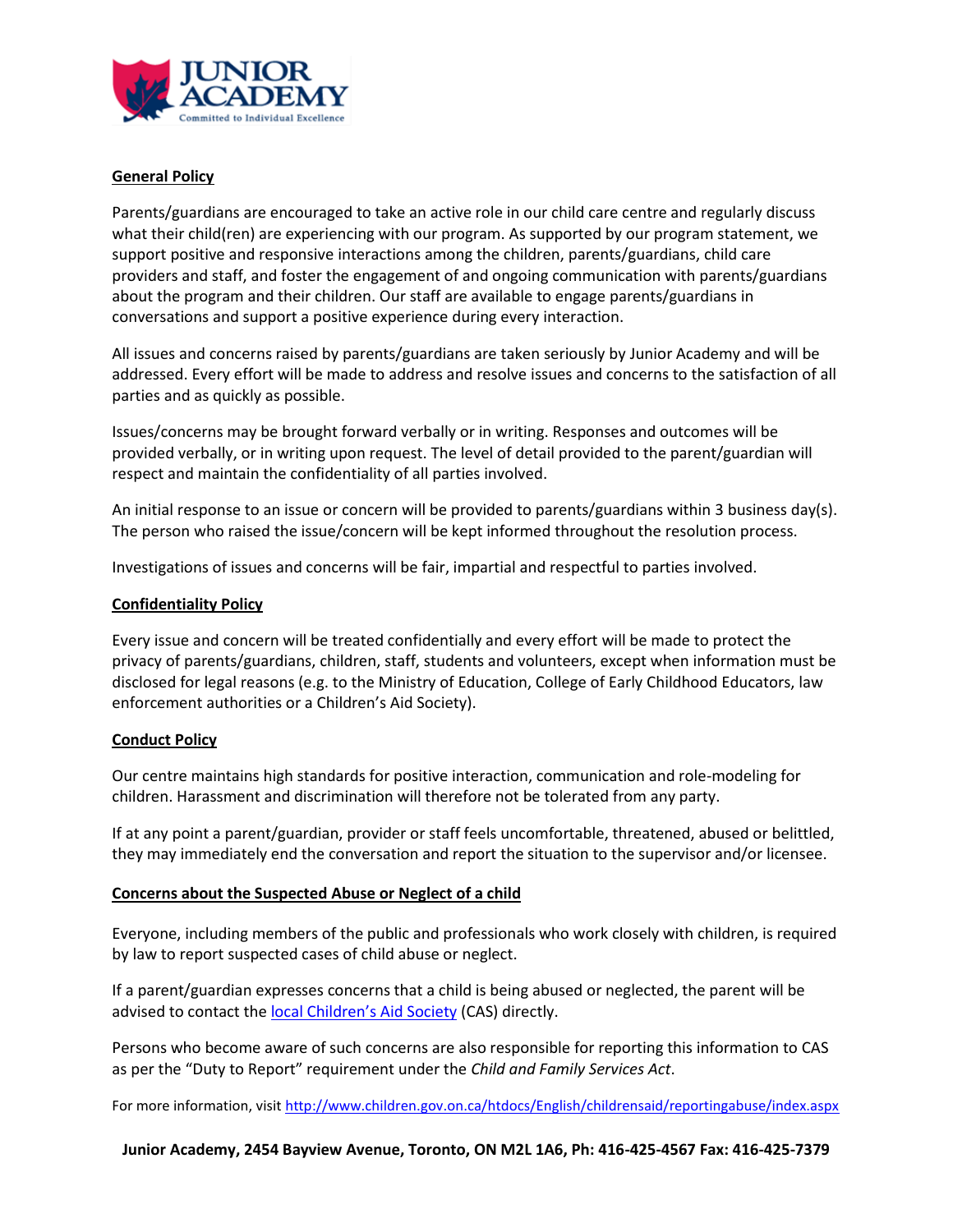

# **Procedures**

| <b>Steps for Parent and/or Guardian to Report</b>                                                                                                                                                                                                                                                                                                                                                            | Steps for Staff and/or Licensee in responding to                                                                                                                                                                                                                                                |
|--------------------------------------------------------------------------------------------------------------------------------------------------------------------------------------------------------------------------------------------------------------------------------------------------------------------------------------------------------------------------------------------------------------|-------------------------------------------------------------------------------------------------------------------------------------------------------------------------------------------------------------------------------------------------------------------------------------------------|
| Issue/Concern:                                                                                                                                                                                                                                                                                                                                                                                               | issue/concern:                                                                                                                                                                                                                                                                                  |
| Raise the issue or concern to                                                                                                                                                                                                                                                                                                                                                                                | Address the issue/concern at the time it is raised<br>$\blacksquare$                                                                                                                                                                                                                            |
| the classroom staff directly<br>$\qquad \qquad \blacksquare$<br>or<br>the supervisor or licensee.<br>$\qquad \qquad \blacksquare$                                                                                                                                                                                                                                                                            | or<br>arrange for a meeting with the parent/guardian<br>-<br>within 3 business days.<br>Document the issues/concerns in detail.<br>Documentation should include:<br>the date and time the issue/concern was<br>received;<br>the name of the person who received the<br>$\overline{\phantom{a}}$ |
| Raise the issue or concern to                                                                                                                                                                                                                                                                                                                                                                                | issue/concern;                                                                                                                                                                                                                                                                                  |
|                                                                                                                                                                                                                                                                                                                                                                                                              | the name of the person reporting the<br>$\overline{\phantom{a}}$                                                                                                                                                                                                                                |
|                                                                                                                                                                                                                                                                                                                                                                                                              | issue/concern;<br>the details of the issue/concern; and<br>$\blacksquare$<br>any steps taken to resolve the issue/concern<br>and/or information given to the parent/guardian                                                                                                                    |
| Raise the issue or concern to                                                                                                                                                                                                                                                                                                                                                                                | regarding next steps or referral.                                                                                                                                                                                                                                                               |
| the individual directly<br>۰                                                                                                                                                                                                                                                                                                                                                                                 | Provide contact information for the appropriate                                                                                                                                                                                                                                                 |
| or<br>the supervisor or licensee.<br>$\overline{a}$                                                                                                                                                                                                                                                                                                                                                          | person if the person being notified is unable to<br>address the matter.                                                                                                                                                                                                                         |
| All issues or concerns about the conduct of<br>staff, duty parents, etc. that puts a child's<br>health, safety and well-being at risk should be<br>reported to the supervisor as soon as<br>parents/guardians become aware of the<br>situation.                                                                                                                                                              | Ensure the investigation of the issue/concern is<br>initiated by the appropriate party within 2 business<br>days or as soon as reasonably possible thereafter.<br>Document reasons for delays in writing.<br>Provide a resolution or outcome to the                                             |
| Raise the issue or concern to                                                                                                                                                                                                                                                                                                                                                                                | parent(s)/guardian(s) who raised the issue/concern.                                                                                                                                                                                                                                             |
| the staff responsible for supervising the<br>$\overline{\phantom{a}}$<br>volunteer or student<br>or<br>the supervisor and/or licensee.<br>$\qquad \qquad \blacksquare$<br>All issues or concerns about the conduct of<br>students and/or volunteers that puts a child's<br>health, safety and well-being at risk should be<br>reported to the supervisor as soon as<br>parents/guardians become aware of the |                                                                                                                                                                                                                                                                                                 |
|                                                                                                                                                                                                                                                                                                                                                                                                              | the supervisor or licensee.<br>situation.                                                                                                                                                                                                                                                       |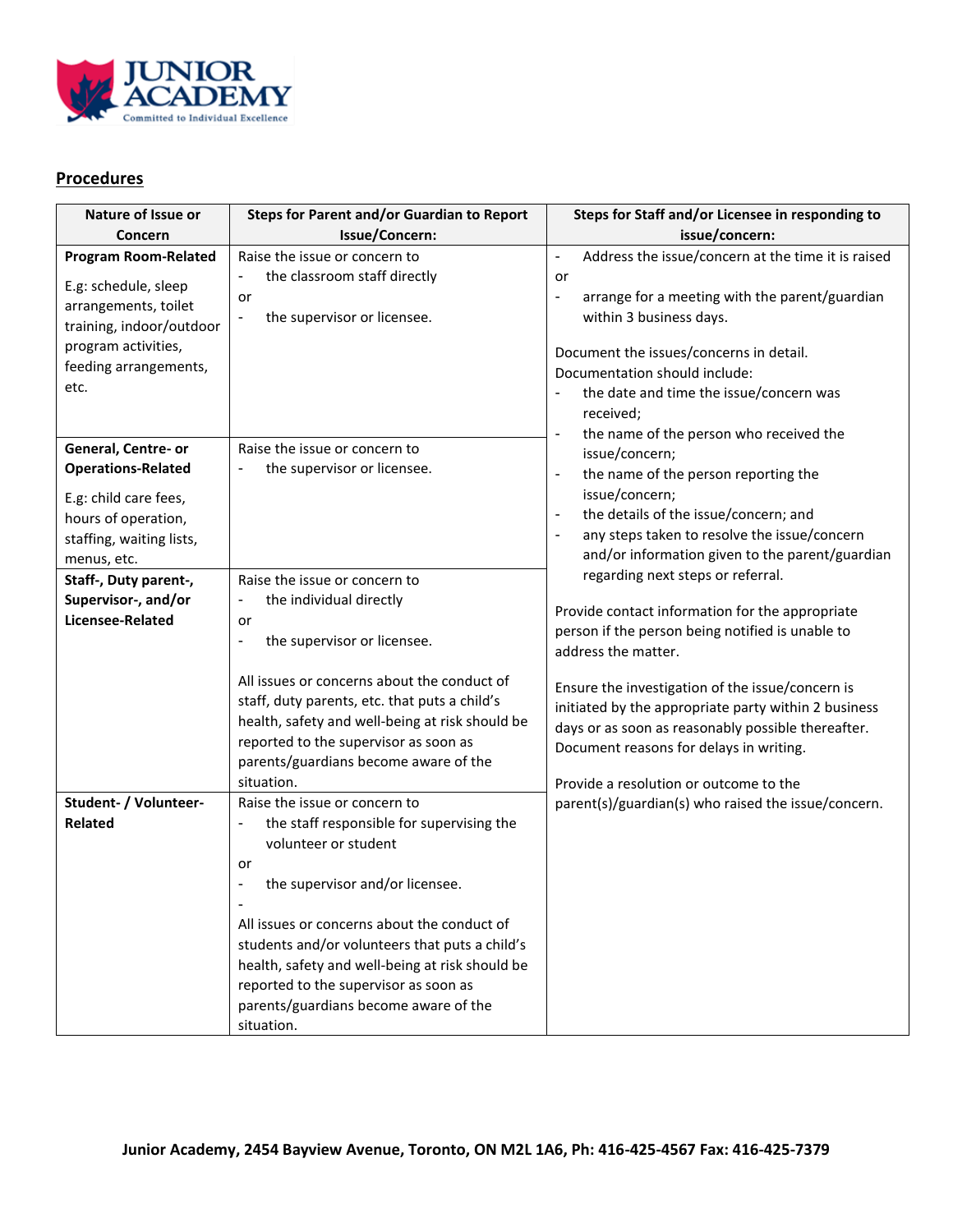

#### **Escalation of Issues or Concerns**

Where parents/guardians are not satisfied with the response or outcome of an issue or concern, they may escalate the issue or concern verbally or in writing to the Director and/or the Daycare centre owner.

Issues/concerns related to compliance with requirements set out in the *Child Care and Early Years Act., 2014* and Ontario Regulation 137/15 should be reported to the Ministry of Education's Child Care Quality Assurance and Licensing Branch.

Issues/concerns may also be reported to other relevant regulatory bodies (e.g. local public health department, police department, Ministry of Environment, Ministry of Labour, fire department, College of Early Childhood Educators, Ontario College of Teachers, College of Social Workers etc.) where appropriate.

# **Contacts:**  Ministry of Education, Licensed Child Care Help Desk: 1-877-510-5333 or childcare\_ontario@ontario.ca

Supervisor: TBD

Toronto Public Health: 416-338-7600

Police/Fire/Ambulance: 911

# **Prohibited Practices**

No licensee shall permit, with respect to a child receiving child care at a child care centre it operates or at a premises where it oversees the provision of child care,

- (a) corporal punishment of the child;
- (b) physical restraint of the child, such as confining the child to a high chair, car seat, stroller or other device for the purposes of discipline or in lieu of supervision, unless the physical restraint is for the purpose of preventing a child from hurting himself, herself or someone else, and is used only as a last resort and only until the risk of injury is no longer imminent;
- (c) locking the exits of the child care centre or home child care premises for the purpose of confining the child, or confining the child in an area or room without adult supervision, unless such confinement occurs during an emergency and is required as part of the licensee's emergency management policies and procedures;
- (d) use of harsh or degrading measures or threats or use of derogatory language directed at or used in the presence of a child that would humiliate, shame or frighten the child or undermine his or her self-respect, dignity or self-worth;
- (e) depriving the child of basic needs including food, drink, shelter, sleep, toilet use, clothing or bedding; or